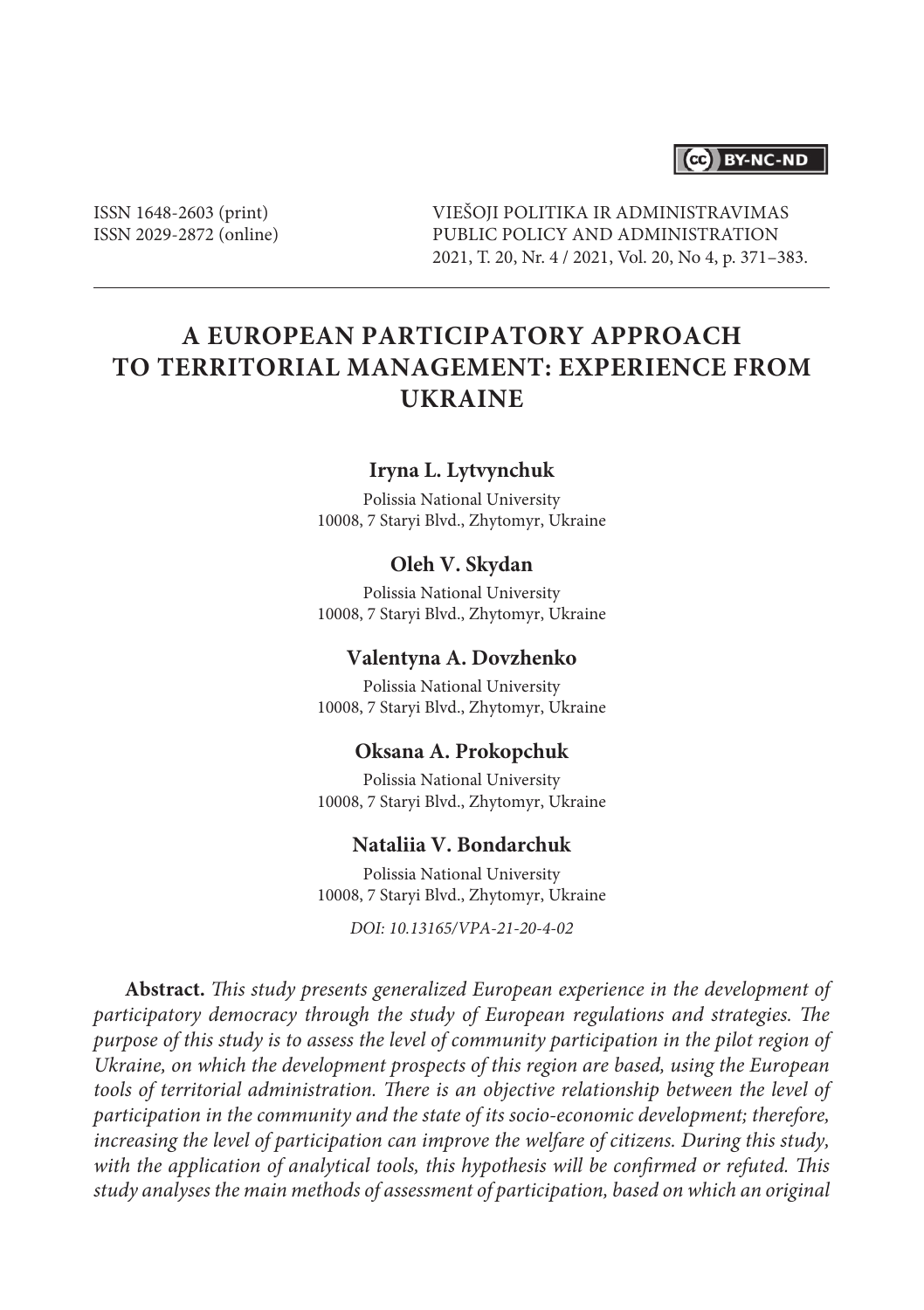*method for estimating the integrated level of participation in united territorial communities is offered, taking into account the specifics of decentralization processes in Ukraine. The proposed method of assessing participation in the pilot region of Ukraine (Zhytomyrska Oblast as a leader of domestic decentralization processes) was tested. The connection between the level of participation and the level of economic capacity of the community was investigated based on: the comparison of indicators of the level of integrated participation; the results of ranking; and the multifactor grouping of united territorial communities according to the level of economic efficiency of their functioning. Measures to increase the*  level of participation in specific united territorial communities are proposed, taking into *account the results of the assessment and European participatory approaches to the management of territorial development.*

**Keywords:** *decentralization, united territorial communities, participatory democracy, integrated development, regional policy.*

**Reikšminiai žodžiai:** *decentralizacija, vieningos teritorinės bendruomenės, dalyvaujamoji demokratija, integruota plėtra, regioninė politika.*

#### **Introduction**

The strategic goal of the State Strategy for Regional Development of Ukraine for 2021–2027, approved by the Resolution of the Cabinet of Ministers of Ukraine No. 695 dated 5 August 2020, is to build effective multilevel governance, in particular by "ensuring the implementation of Sustainable Development Goals at the regional and local levels, which must be integrated into policy-making at all levels in the horizontal and vertical planes (at the basic, sub-regional, regional, and macro-regional levels, as well as at the level of inter-municipal cooperation)".

European experience illustrates that in the modern world a guarantee of an effective decentralized system of territorial organization of public power and governance lies within the realm of participatory democracy. In particular, the Recommendation REC (2001) 19 of the Committee of Ministers of the Council of Europe on citizen participation in local public life, adopted on 6 December 2001, states that it is citizens' participation that constitutes the source of democracy, and citizens who are conscious and committed to the values of democracy are the lifeblood of any democratic system. The right of citizens to comment on the most important decisions, resulting in long-term commitments, or to make choices that are then difficult to change is one of the democratic principles common to all Council of Europe member states.

Considerable attention is paid to the regulation of relations between local self-government, the executive power, and members of the community. Thus, Recommendation 113 (2002) of the Congress of Local and Regional Authorities of Europe on relations between the public, the local assembly, and the executive in local democracy (or in the institutional framework of local democracy), adopted on 4 June 2002, indicates that in important matters that are of public interest at the local level, an appeal to a referendum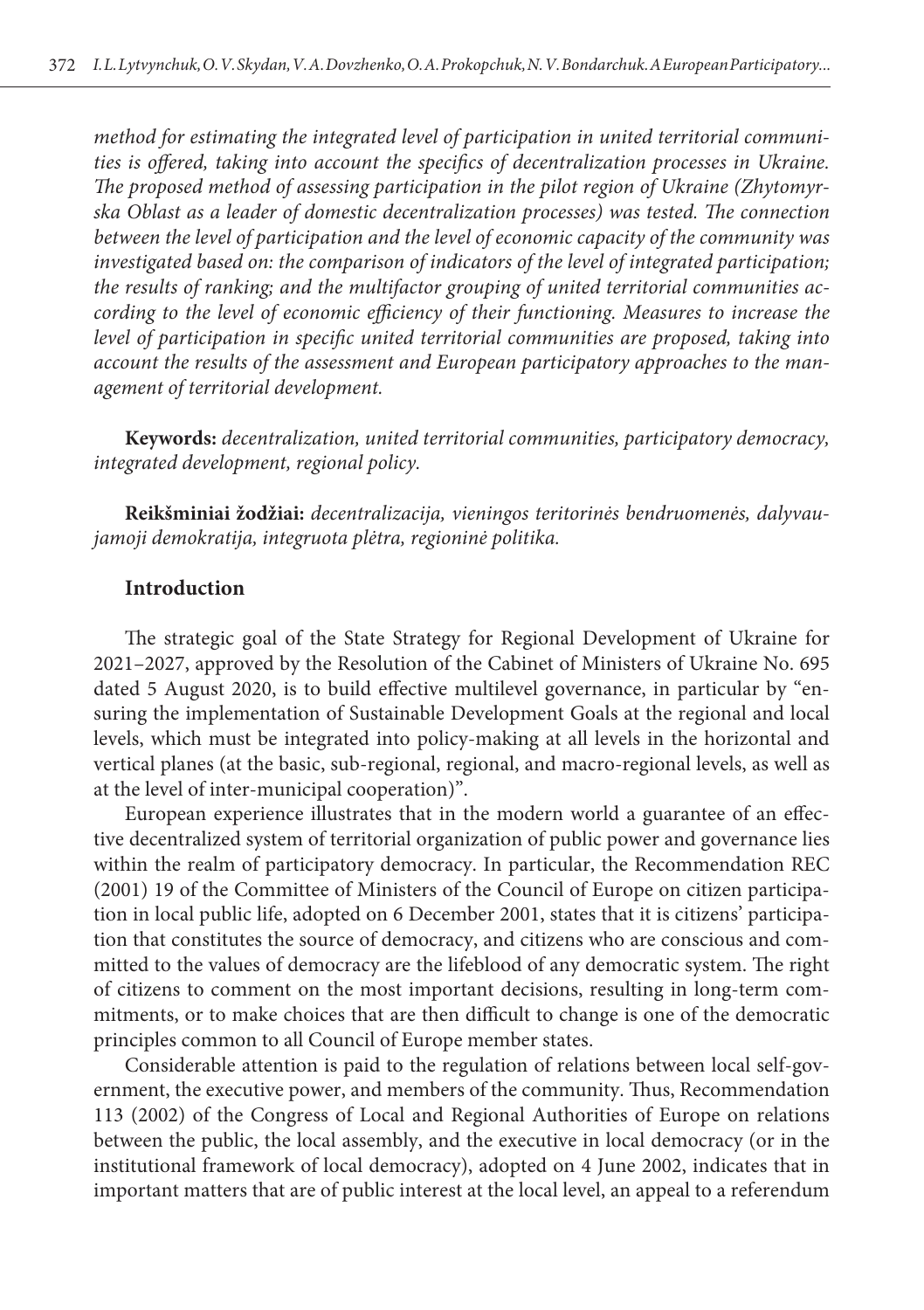should be provided for. Recommendation 182 (2005) on public participation in local affairs and elections, adopted on 17 May 2005, addresses the fact that the participation of citizens in elections is a defining element of any democracy. The Additional Protocol to the European Charter of Local Self-Government on the Right to Participate in Local Government Affairs of 16 November 2009 states that States Parties, within their jurisdiction, must ensure that everyone has the right to take part in local government affairs, and legislation must provide the means to facilitate the exercise of this right without unfairly discriminating against any person or group.

Despite the support of the European integration vector, however, Ukraine is currently not actively implementing the positive European experience of participation. Domestic united territorial communities created during decentralization reform do not have the tools to involve the public in the creation, development, and implementation of management decisions. Therefore, one of the priority tasks for Ukraine is to bring local self-government and territorial organization of power in line with European standards, in particular to introduce a participatory approach in territorial management as a form of decentralization of power. Every financially viable community needs to modernize its management system and bring it up to the European level. This approach allows for the prevention of resource waste, instead concentrating them at one level and supporting their use for the benefit of the community to solve pressing issues.

#### **Literature Review**

Numerous international studies have emphasized that the conscious, active participation of citizens in the justification, development, and implementation of decisions can be implemented in different ways in the public life of communities. In this vein, Sherry Arnstein (1969) offered eight levels of public participation: manipulation, therapy, information, counselling, reconciliation, partnership, delegation of authority, and public control. As such, in Arnstein's opinion, different methods of citizen participation have different degrees of efficiency. In manipulation and therapy, participation is formal – the population receives information and their opinion is not taken into account in decisionmaking. When informing, consulting, or reconciling, citizens are informed – their opinions are listened to, but they have no influence on the decisions made. Citizens have a strong voice in addressing issues at the levels of partnership, delegation of authority, and public scrutiny. In turn, the American–Australian International Association of Public Participation (IAP2) has developed five stages of public participation: information, counselling, engagement, cooperation, and empowerment (Levchenko, Velychko, and Kovshun 2018; Sherry, Ghaffar, and Bishai 2018; Polovchenko 2021).

A considerable number of analytical institutions are working on the assessment of participation. In particular, a group of World Bank experts developed a methodology for assessing participation according to four basic groups of indicators: leadership (number of change agents, level of women's involvement, external support for development programs, involvement of beneficiaries in activities); mobilization (availability of professionals capable of taking the lead, focusing on development programs and resources for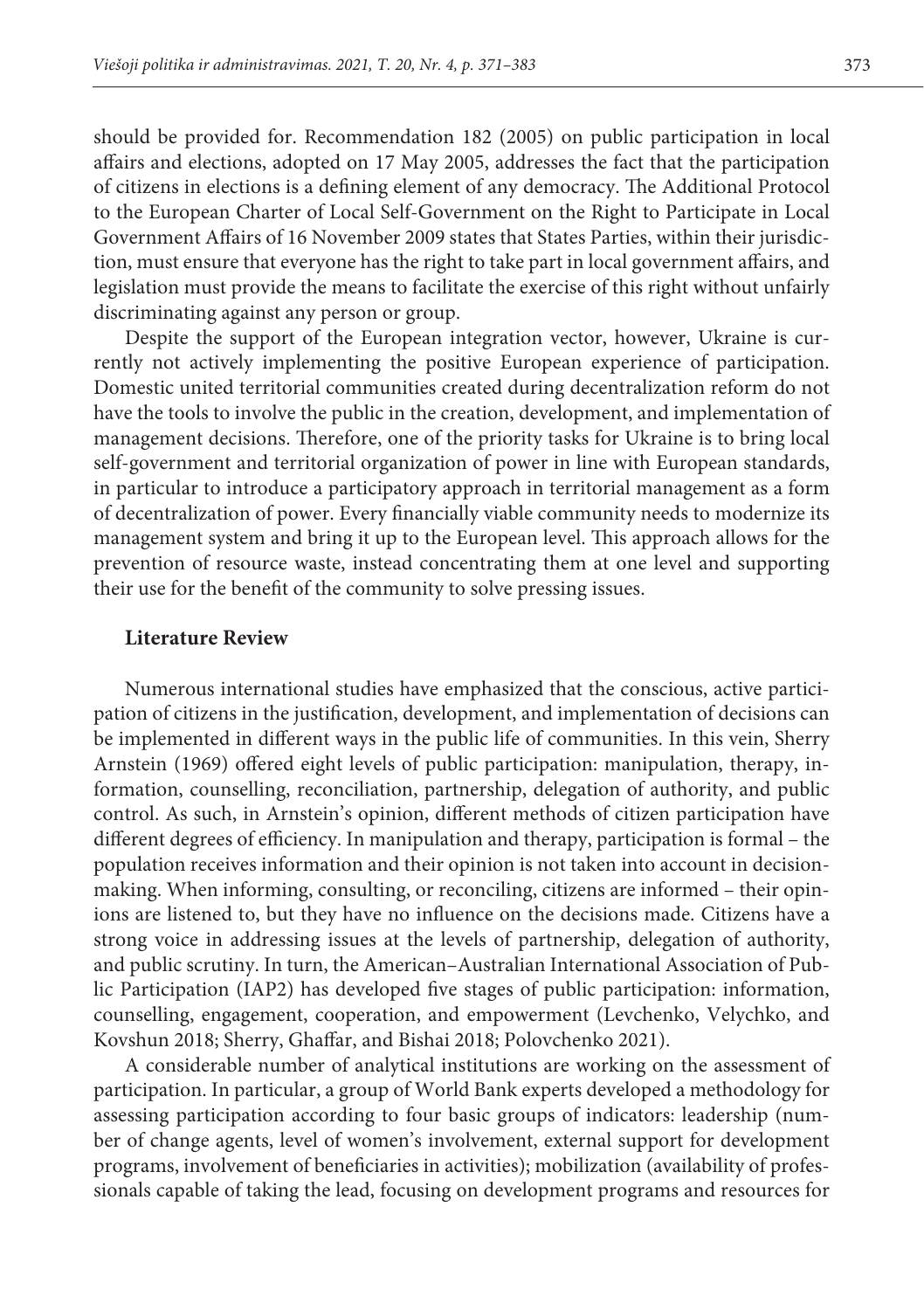them, inclusion of women within their traditional roles, funding outside the community); cooperation (representation of interests of different groups in decision-making, support for public organizations, the degree of establishing partnerships between management and the community); and capacity building (availability of leadership training programs, opportunities for institutional partnerships) (Institute on Community Integration 2020).

The Institute for Community Integration of the University of Minnesota has developed 11 groups of community participation indicators: 1) community involvement (employment, meaningful activities, social connections, resources and settings to facilitate inclusion, transportation); 2) holistic health and functioning (individual health, strengthening, and prevention of health); 3) care support (access to resources, family caregivers, family counsellors, training and skills development); 4) selection and control (choice of services and self-direction); 5) leadership of consumers in the development of the system (evidence of significant participation of the educator, evidence of significant participation of consumers); 6) equity (availability, equal access, and distribution of resources, transparency and consistency); 7) human and legal rights (protection against ill-treatment and contempt, informed decision-making, optimization of the preservation of legal and human rights, confidentiality, support for individuals in exercising their legal rights); 8) human-centered planning (evaluation, coordination, planning); 9) provision of services and efficiency (delivery, satisfaction of human needs, implementation of goals); 10) system performance and accountability (data management and use, evidence-based practices, funding structures and service delivery); 11) labor force (adequate compensation of labor, cultural competencies, personality-oriented approach, safety and respect for the employee, staff turnover, availability of labor, involvement and support, personal choice and goals, personal freedoms and dignity, labor force participation) (Oakley 1991; Tkachenko 2019).

Experts from the World Employment Program divide rates of participation into quantitative and qualitative. Quantitative rates include: a) economic (the economic benefits of participatory projects measured using widely applied quantitative methods – including an analysis of the populations who have benefited directly, and quantifying these benefits to their lives and their future ability to maintain living standards), b) organizational (the percentage of adult residents within the project implementation area who have specific knowledge of the project; the percentage of adult residents within the project area who are official members of NGOs; the number of project groups or project group associations formed; the number of project team members who occupy positions in other official organizations; the frequency of attending project organization meetings); and c) indicators of development momentum (the number of project participants who are aware of and utilize the services of development agencies; the number of project participants who undergo formal training on projects; the number of links established with similar project groups; the internal stability or ability of project groups to maintain the momentum of their development). Qualitative indicators include: a) indicators of organizational growth (the internal structuring of the group of participation; the distribution of specific roles among members of the group; the leadership structure formed; the formalization of the group structure); b) indicators of group behavior (changes in the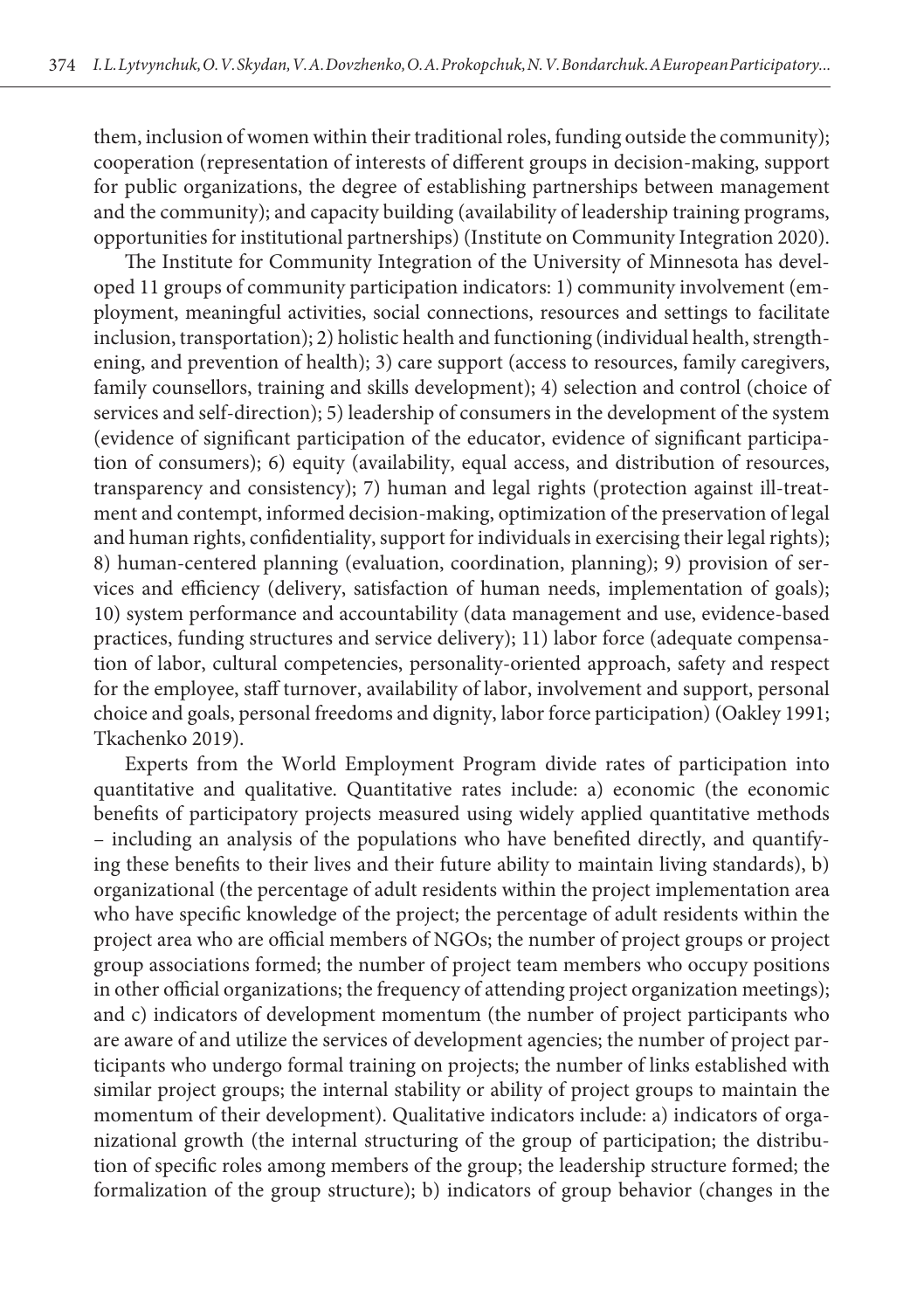nature of involvement of members of the group of participation; involvement in group discussions and decision-making; the ability to analyze and explain problems); and c) indicators of group independence (the increase in the capacity of the participatory group to propose and consider courses of action; the knowledge and understanding of public policies and programs by the members of the group; the group's changing relationship with the group facilitator; formalizing the group's independent identity) (ESPON 2013).

Experts from the European Spatial Planning Observation Network (ESPON) identified 5 groups of indicators of participation in territorial governance: coordination between the actions of actors and institutions (management capacity, leadership, subsidiarity); the integration of policy sectors (completeness of public policy tools, intersectoral synergy); the mobilization of stakeholder participation (democratic legitimacy, public accountability, transparency); adaptability to changing contexts (reflexivity, adaptability); and localization (territorial assignment, territorial awareness) (ESPON 2013).**Ma-**

### **terials and Methods**

The methodological framework of this study included both the general scientific and special methods of: comparative study, expert assessments, multifactor grouping, and strategic planning. An expert-analytical method was used to assess the level of participation in UTCs, based on the assessment of the degree of openness of the community budget and organizational opportunities to involve citizens in the management process. The advantages of this method include: the possibility to achieve the most complete organic combination of quantitative and qualitative estimates of participation in UTCs with the maximum use of the practical and theoretical knowledge of the expert; the minimization of assessment time; and the ability to interpret qualitative expert assessments in numerical form. Zhytomyrska Oblast was chosen as the leader of decentralization in Ukraine as a pilot region for testing this methodology. Considering international experience and domestic specificities, the following tools were selected for evaluation:

- informing: the availability and content of the official UTC website; the publication of the community passport; the promulgation of development strategy; the publication of passports of budget programs; the availability and publication of socio-economic development programs; and the availability of information about the center of administrative services;
- consultations: the availability of an effective mechanism for citizens' appeals; and the availability of petitions;
- dialogue and partnerships implemented through the participatory budgeting mechanism.

The assessment process comprised several stages: preparation for the assessment of participation in UTCs and the level of their development, during which the sources of information, directions, and tools of participation to be evaluated were determined; the research stage, which involved the analysis of publicly available sources of information about the community, the evaluation of the tools of participation, and the collection of data on the level of community development and the welfare of the population; and the final stage, where the results were summarized, evaluated, and compared. The proposed method involved assessing the quantitative and qualitative levels of individual elements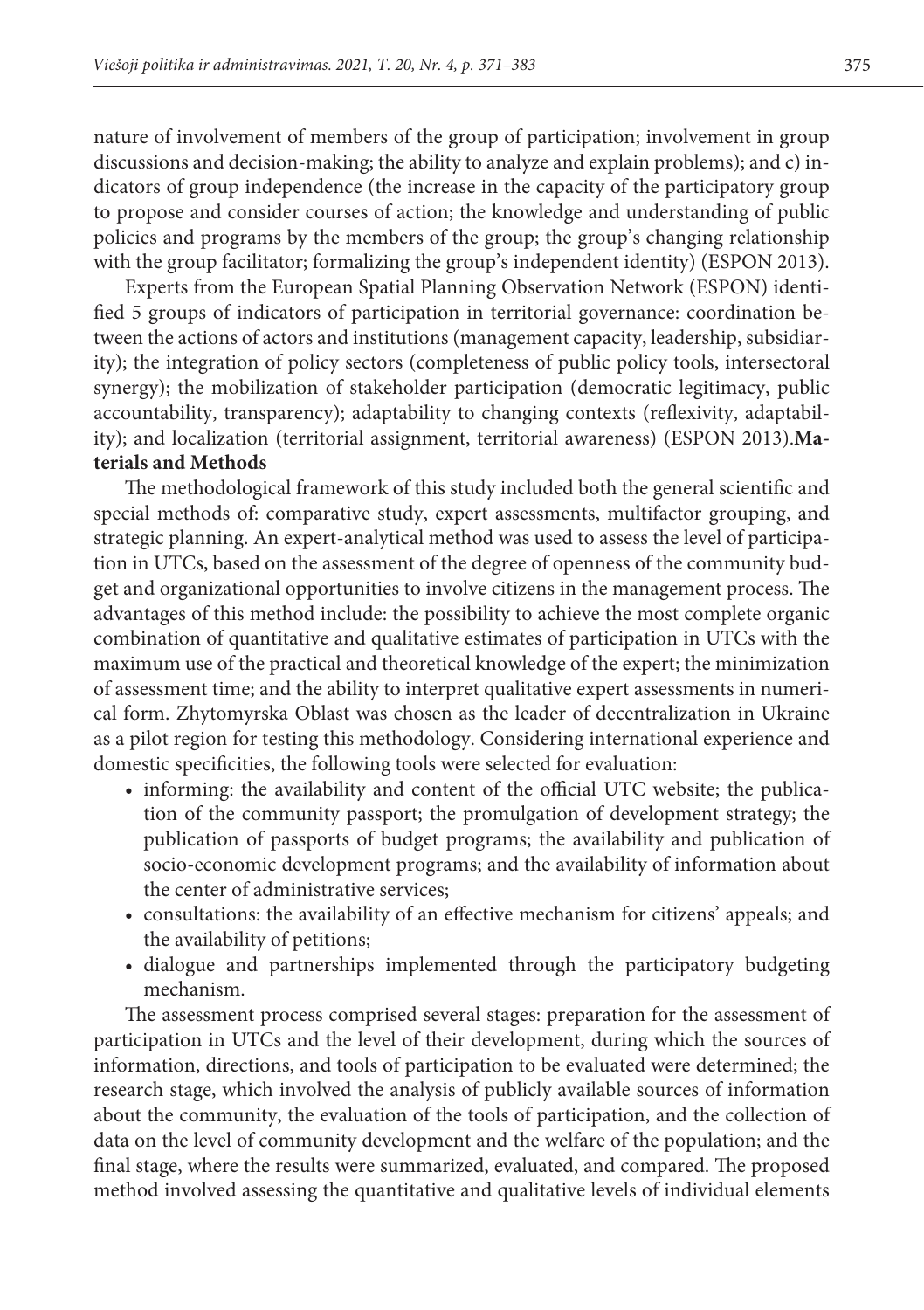$\mathcal{L}_{\mathcal{A}}$  individual elements of participation, and of  $\mathcal{L}_{\mathcal{A}}$  in general. The assessment is general. The assessment is general. The assessment is general. The assessment is general. The assessment is general.

of participation, and of UTCs in general. The assessment was carried out in several areas (groups of indicators), and was based on numerical indicators and the experience and impressions of the experts. Each component was graded according to the system of "low", "medium", or "high" (Knieper and Biryukov 2019).

To perform a comprehensive assessment of participation, it was necessary to establish numerical equivalents to the positions of participation and to determine the weights for the areas of assessment. The total assessment of participation was determined according to the following formula: 2019). The total assessment of participation will bewas determined according to the following formula:

$$
\Pi = \sum_{i=1}^{n} A_i \times k_i \tag{1}
$$

where  $Ai$  is the numerical equivalent of the position of participation in the *i*th direction of evaluation;

*kі* is the weighting factor of the *i*th direction of evaluation; *kі* is the weighting factor of the *i*th direction of evaluation;

and *n* is the number of evaluation areas (9 areas within the framework of this study).

In some cases, the choice of a system of numerical equivalents depends on the tasks of the research. Weights for the areas of assessment of participation are set in accordance with the with the purpose and objectives of the study. The more important the direction in the assessment, the higher its weight should be. The method of establishing weights in relation to the areas of assessment, depending on the purpose and objectives of the study, is to use expert assessments. The main idea of the method of expert assessments is to use the examination, the ranking method is then used (Perederii 2019; Dobrianskiy 2019). of the research. Weights for the areas of assessment of participation are set in accordance the experience and knowledge of experts to assess poorly formalized tasks. To conduct

The examination was conducted by a group of experts who are qualified specialists in the field of public administration at the local level. Each expert arranged the criteria for the most important criterion – the number 2 less important, etc. According to the expert<br>the most important criterion – the number 2 less important, etc. According to the expert assessments of the significance of the directions of participation at the local level, the weight coefficients of the criteria were calculated. The sum of the weights was 1. During lyzed. First of all, the user-friendliness of the website and the relevance and completeness of the information were assessed. The main focus was on the coverage of information on the components of participation in order of their importance. The number 1 indicated the expert assessment, information from the official UTC websites as of 2020 was anathe use of budget funds and issues related to the budget process. Particular attention was paid to the study of tools for the interaction between government and community in the process of the development and implementation of management decisions.

#### **Results and Discussion**

The summarized results of the assessment of the instruments of participation in UTCs of the Zhytomyrska Oblast are presented in Figure 1. According to the information direction, the level of disclosure of general information in the united territorial communities is sufficient. This is because 53 UTCs have official websites, on which 50 have published a community passport or similar documents. At the same time, the analysis of available documents and information on the official websites of the communities in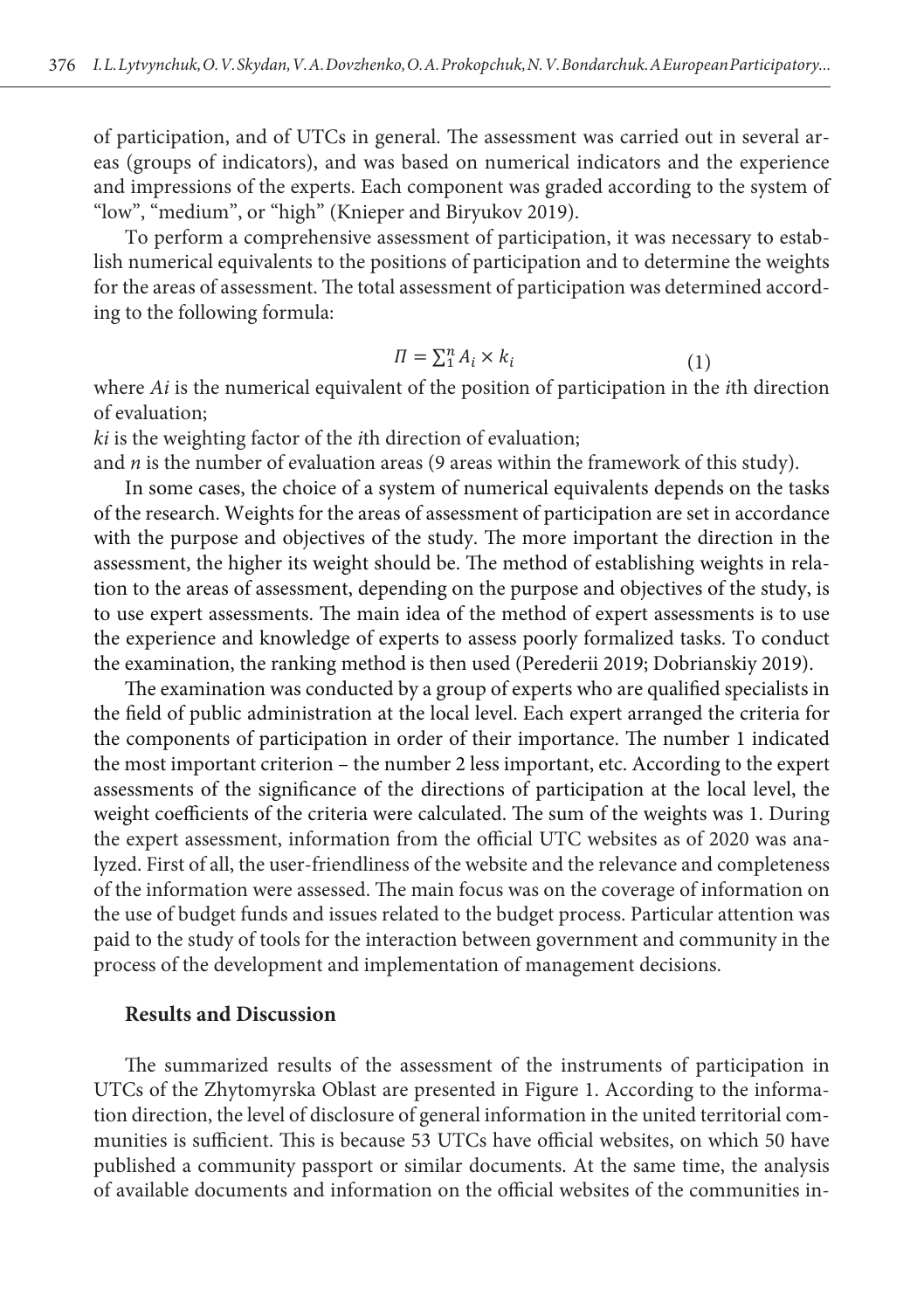dicated that the publication of strategic and planning documents is low. Only 16 UTCs published the development strategy and additional supporting documents. Half of the communities did not post information on socio-economic development programs on their websites, and 22 communities did not post passports on budget programs.

documents. Half of the communities did not positive did not positive did not positive did not positive did not

According to the consultation direction, it was determined that the authorities do not always give the public the opportunity to express their opinions on specific issues of UTC management. Only 13 communities (23%) have an electronic service for citizens, and another 17 (30%) communities have published reception schedules on their websites, while in 26 communities the mechanism for appealing to community leaders has not been communicated to the population. One third of the communities have an electronic periodic periodic periodic petition service, and the results of this process are available. Other UTCs do not have such a service, or if they do it has never been used.



Fig. 1. The summary of the analysis of the instruments of participation in 56 UTCs of the *Oblast, 2020*  **Zhytomyrska Oblast, 2020**

Low rates of use of participatory instruments in the areas of information and consultation also lead to a slight development of partnership and dialogue, which is usually implemented as part of the participation budget. Of the 56 UTCs surveyed in the Zhytomyrska Oblast, only 5 communities used the participation budget; three more had the appropriate service, but it was not used there.

According to the results of a comprehensive study of the information source, each instrument of participation was assessed, and the obtained estimates were used in the calculation of the integrated indicator of participation in UTCs of the Zhytomyrska Oblast (Figure 2). In short: 6 urban and 11 rural communities had a high level of participation (values of the indicator from 1.21 to 2.0); 2 urban and 24 rural communities had an average level of participation (from 0.61 to 1.2); and a low level of participation (from 0 to 0.6) was typical of 13 rural communities.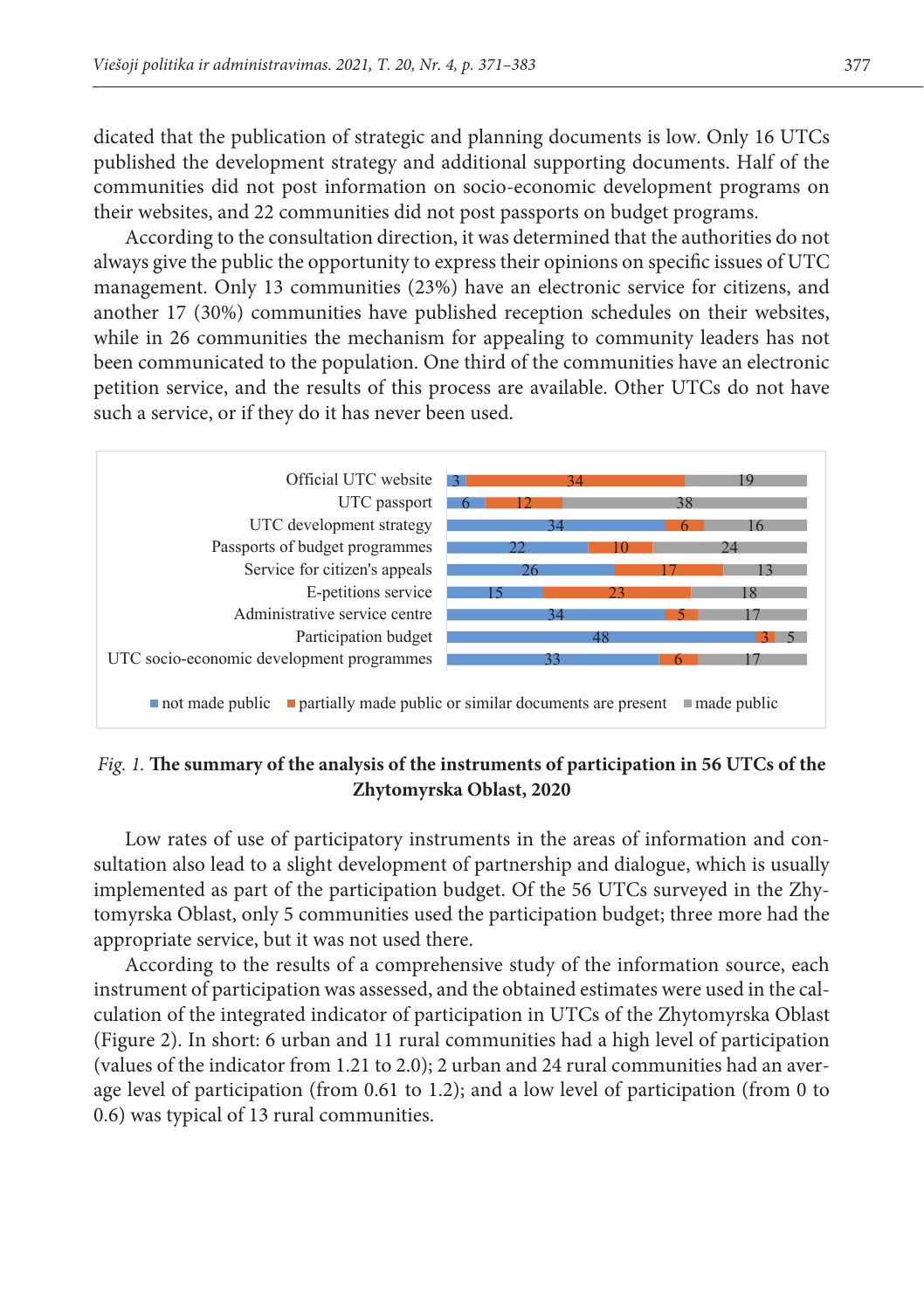

## *participation, 2020 Fig. 2.* **The ranking of the urban and rural UTCs of the Zhytomyrska Oblast according to the integrated indicator of participation, 2020**

in the community were compared with the state of socio-economic development. The study of the 53 UTCs of the Zhytomyrska Oblast confirms that different initial conditions constitute a basis for obtaining fairly variable economic results of community acthe UTCs with the highest and lowest revenues and expenditures of the general fund per capita in 2019 expenditures of the general fund per capita in 2019 reached 92% and 82%, respectively. The maximum level of income per capita was UAH 21,200, and 70% of communities had incomes below the average in the region. To test the research hypothesis, the indicators of the integrated level of participation tivities. Thus, the difference between the UTCs with the highest and lowest revenues and

In order to rank and multifactorially group the UTCs of the Zhytomyrska Oblast according to the level of economic efficiency of their operation, the main indicators of their financial capacity were scaled, including: income and expenditures of the general fund per capita, In order to rank and multifactorially group the UTCs of the Zhytomyrska Oblast accordand capital expenditures per capita. As a result, 3 UTC groups were identified (Table 2).

| Group<br>No.  | Number<br>of UTCs | Income of the general fund<br>per inhabitant, UAH | <b>Expenditures of the general</b><br>fund per inhabitant, UAH | Capital expenditures<br>per inhabitant, UAH |
|---------------|-------------------|---------------------------------------------------|----------------------------------------------------------------|---------------------------------------------|
|               | 7                 | The average value of the indicator in the group   |                                                                |                                             |
|               |                   | 12,827.86                                         | 13,495.94                                                      | 5,286.52                                    |
| $\mathcal{D}$ | 25                | The average value of the indicator in the group   |                                                                |                                             |
|               |                   | 4,305.86                                          | 6,750.48                                                       | 1,356.764                                   |
|               |                   | Deviation from the level of the Group 1, %        |                                                                |                                             |
|               |                   | $-66.4$                                           | $-50.0$                                                        | $-74.3$                                     |

| Table 2. The grouping of the UTCs of the Zhytomyrska Oblast by indicators of financial capacity, 2020 |  |  |
|-------------------------------------------------------------------------------------------------------|--|--|
|                                                                                                       |  |  |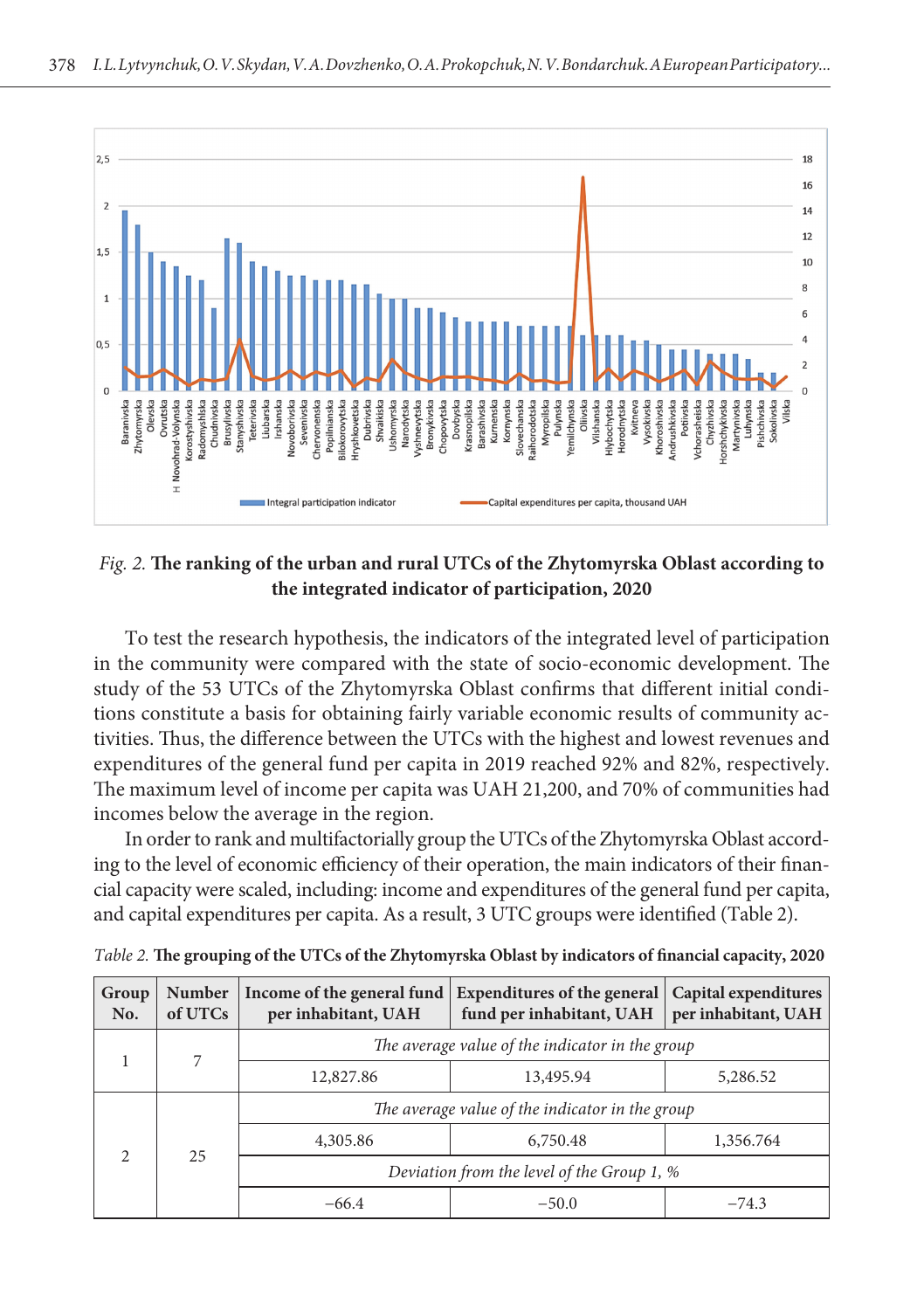| Group<br>No. | <b>Number</b><br>of UTCs | Income of the general fund<br>per inhabitant, UAH | Expenditures of the general   Capital expenditures<br>fund per inhabitant, UAH   per inhabitant, UAH |         |
|--------------|--------------------------|---------------------------------------------------|------------------------------------------------------------------------------------------------------|---------|
|              | 21                       | The average value of the indicator in the group   |                                                                                                      |         |
|              |                          | 2,879.67                                          | 5,150.18                                                                                             | 808.28  |
|              |                          | Deviation from the level of the Group 1, %        |                                                                                                      |         |
|              |                          | $-77.6$                                           | $-61.8$                                                                                              | $-84.7$ |

The first group of communities with the highest indicators was composed of: Kvitneva village UTC; Novohrad-Volynska city UTC; Andrushkivska village UTC; Chyzhivska village UTC; Zhytomyrska city UTC; Ushomyrska village UTC; and Oliivska village UTC. The second group included 25 communities with an average value of the general fund income per capita of UAH 4,305.86, an average value of the general fund expenditure per capita of UAH 6,750.48, and an average capital expenditure per capita of UAH 1,356.76. These indicators are 50–75% lower than the corresponding indicators of the previous group. The third group contained 21 UTCs with deviations of, on average, 60–85% from the leading group. In particular, capital expenditures per capita in the communities of this group amounted to only UAH 808.28.

The comparison of economic efficiency indicators with the integrated indicator of the level of participation showed that the lowest value of the latter indicator for communities of the 1st group was 0.4, whilst for communities in the 2nd and 3rd groups this was 0.2. At the same time, the maximum value of the integrated indicator of participation in the 2nd economic group was 1.95. In the 3rd group, this value was 1.25, which indicates that in communities with a wider practice of involving citizens, the level of economic efficiency is higher. At the same time, the maximum values of the integral indicator of participation in the 1st and 2nd groups had a minimal difference between them, which indicates the ambiguity of the existing relationship and the presence of additional factors that mediate and determine the processes of decentralization.

#### **Conclusions**

For further implementation of the participatory approach in territorial management in Ukraine, it is necessary to take into account the European standards of participatory democracy. In particular, it is necessary to improve the national legislation in this direction, which will enable: the petitions, proposals, and complaints of citizens to local councils or other local authorities; local referendums; and means of involving citizens in management (user committees, partnership councils, direct management of services by citizens, etc.). Based on this, it is recommended to adopt legislation that would promote partnerships between local and regional authorities and non-governmental organizations. In particular:

1. It is necessary to strengthen cooperation with the Congress of Local and Regional Authorities in the field of non-formal education, including through the training of women and young people on active citizenship and participation in local and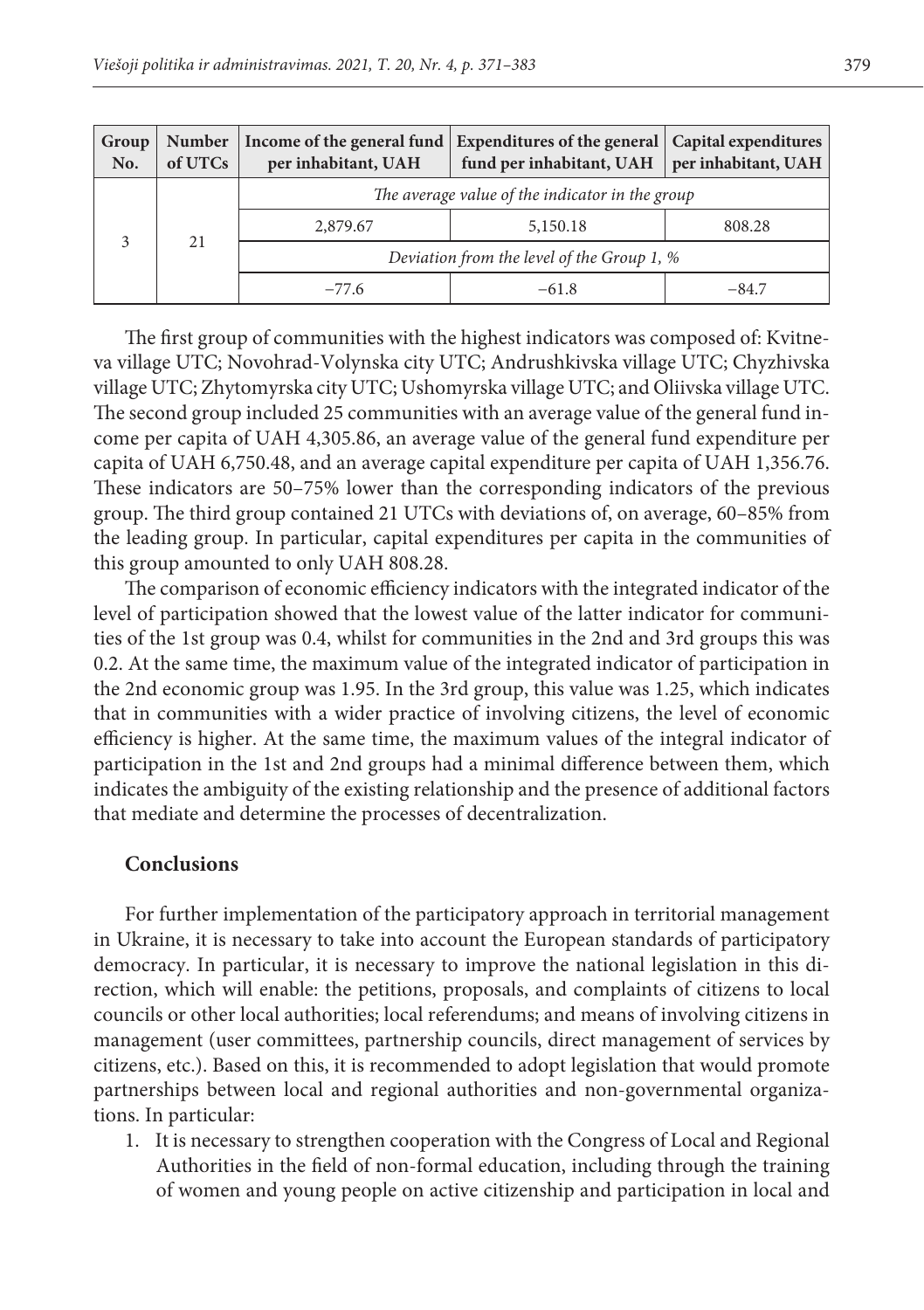regional democracies, taking the example of the Council of Europe's work on gender, youth work, and assistance to the most disadvantaged individuals. It is also necessary to step up efforts to disseminate key Council of Europe documents, in particular those relating to NGOs, including international ones.

- 2. At the local level, to increase the level of participation in UTCs, it is necessary to start with an in-depth assessment of the state of citizen participation at the local level. Appropriate reference points should then be identified, followed by the implementation of a monitoring system to track any changes and identify the causes of any positive or negative trends in this participation, as well as an assessment of the impact of the measures taken. Particular attention should be paid to those categories of citizens who face greater difficulties in joining local public life, or to those who de facto remain on the margins of it.
- 3. The importance of equitable representation of women in local politics should be recognized alongside the potential of children and youth for the sustainable development of local communities, and the role that both of these groups can play should also be emphasized.
- 4. It is recommended to improve teaching on issues related to citizenship and to incorporate objectives into school curricula and teacher training programs that promote awareness of the responsibilities that each person has in a democratic society – in particular in the local community – regardless of whether that person is an elected official or local administrative officer, government or community employee, or ordinary citizen.
- 5. It is appropriate for Ukraine to develop a neighborhood democracy to establish bodies at the sub-municipal level that can be given advisory and informational functions and possibly delegated executive powers.
- 6. Local people should be encouraged to participate directly or through associations of neighbors – in the design and implementation of projects that directly affect their environment, such as the creation and maintenance of green areas and playgrounds, the fight against crime, and the creation of conditions for help/ self-help (care for children, the elderly, etc.).

# **References**

- 1. Arnstein, S. R. 1969. "A Ladder of Citizen Participation". *Journal of the American Planning Association* 35 (4): 216–224.
- 2. Additional Protocol to the European Charter of Local Self-Government "On the Right to Participate in the Affairs of Local Authorities". 2009. The Verkhovna Rada of Ukraine. https://zakon.rada.gov.ua/laws/show/994\_946#Text.
- 3. Dobrianskiy, S. P. 2019. "Legal Security of Human Rights in the European Union: Current Stance and Perspectives of Development". *Journal of the National Academy of Legal Sciences of Ukraine* 26 (4): 55–72.
- 4. ESPON (European Spatial Planning Observation Network). 2013. *ESPON TANGO – Territorial Approaches for New Governance (Final Report)*. ESPON & Nordregio.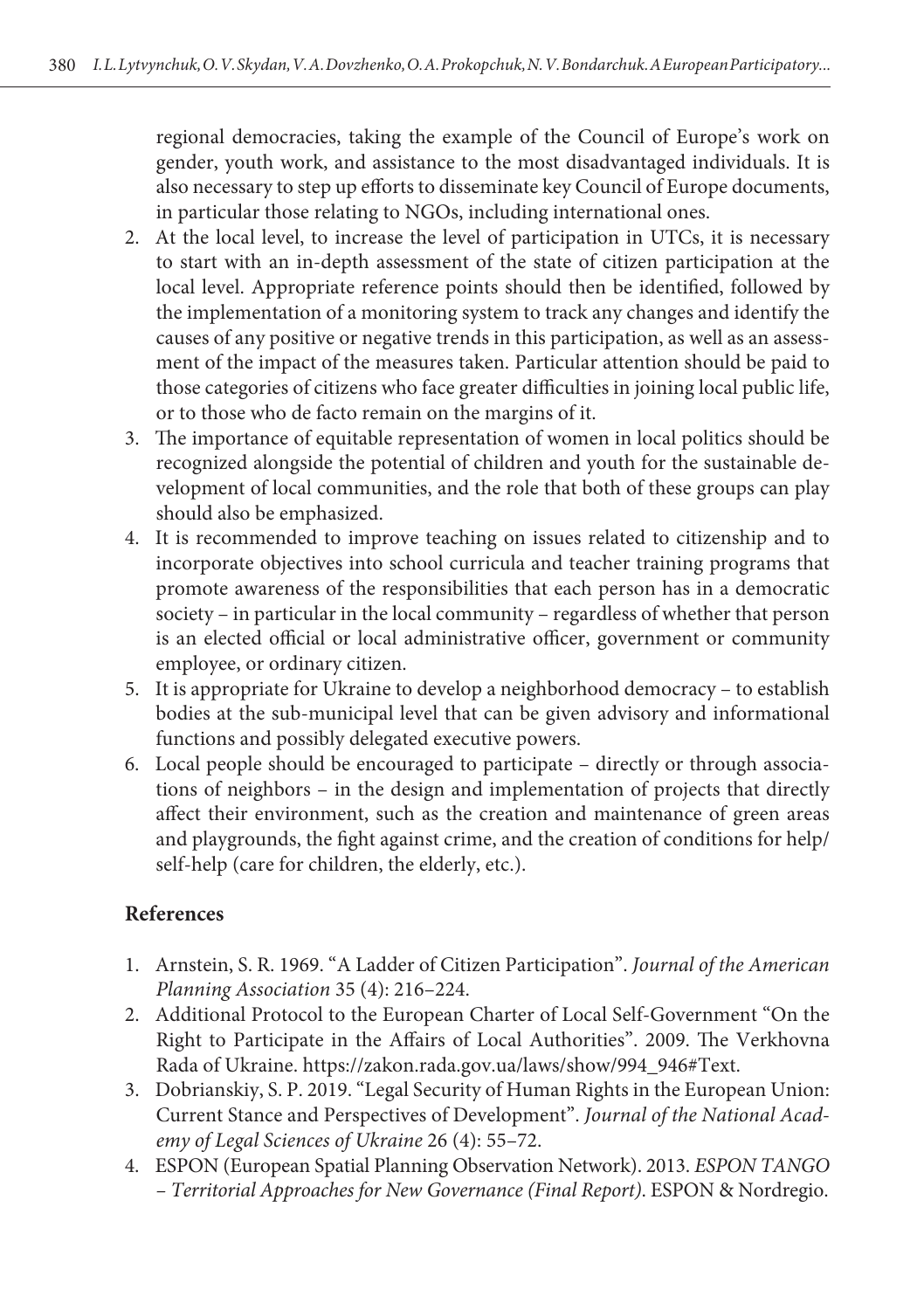- 5. Institute on Community Integration. 2020. "Community Participation Indicators". https://rtcom.umn.edu/database/instruments/cpi.
- 6. Knieper, R., and Biryukov, A.N. 2019. "Territorial Communities in Civil Legal Relations". *Journal of the National Academy of Legal Sciences of Ukraine* 26 (1): 36–47.
- 7. Levchenko, O., Velychko, N., and Kovshun, L. 2018. "Participatory Approach and Practices at the Community Level. A Guide for Community Activists and All Those Interested". https://www.hubs.org.ua/wp-content/uploads/2018/10/ partysypatyvnyj-pidkhid.pdf.Oakley, P. 1991. *Projects with People: The Practice of Participation in Rural Development*. Geneva: International Labour Organisation.
- 8. Perederii, O.S. 2019. "Modernization of the Legal System of Ukraine and Expansion of the Legal Space of the European Union". *Journal of the National Academy of Legal Sciences of Ukraine* 26 (3): 62–74.
- 9. Polovchenko, K.A. 2021. "Constitutional Foundations of the Security System in a Modern State". *International Journal of Electronic Security and Digital Forensics* 13 (4): 390–402.
- 10. Recommendation REC (2001) 19 of the Committee of Ministers of the Council of Europe on the Participation of Citizens in Local Public Life. 6 December 2001. The Verkhovna Rada of Ukraine. https://zakon.rada.gov.ua/laws/ show/994\_739#Text.
- 11. Recommendation 113 (2002) on the relations between the public, the local assembly and the executive in local democracy (the institutional framework of local democracy). 4 June 2002. Congress of Local and Regional Authorities of Europe. https://rm.coe.int/relations-between-the-public-the-local-assembly-and-theexecutive-in-l/16807191c1.Recommendation 182 (2005) on public participation in local affairs and elections. 17 May 2005. Congress of Local and Regional Authorities of Europe. https://rm.coe.int/public-participation-in-local-affairs-andelections-rapporteur-a-knape/168071884e
- 12. Sherry, M., Ghaffar, A., and Bishai, D. 2017. "Community Platforms for Public Health Interventions". In *Disease Control Priorities: Improving Health and Reducing Poverty*, 3rd ed., edited by D. T. Jamison et al. Washington, DC: International Bank for Reconstruction and Development / The World Bank. https:// www.ncbi.nlm.nih.gov/books/NBK525295/ State Strategy for Regional Development for 2021–2027, No. 695. 2020. https://zakon.rada.gov.ua/laws/show/695- 2020-p#Text.Tkachenko, A. 2019. "The Importance of the ILO in International Processes the Centenary of the International Organization". *Mezhdunarodnye Protsessy* 17 (3): 36–50.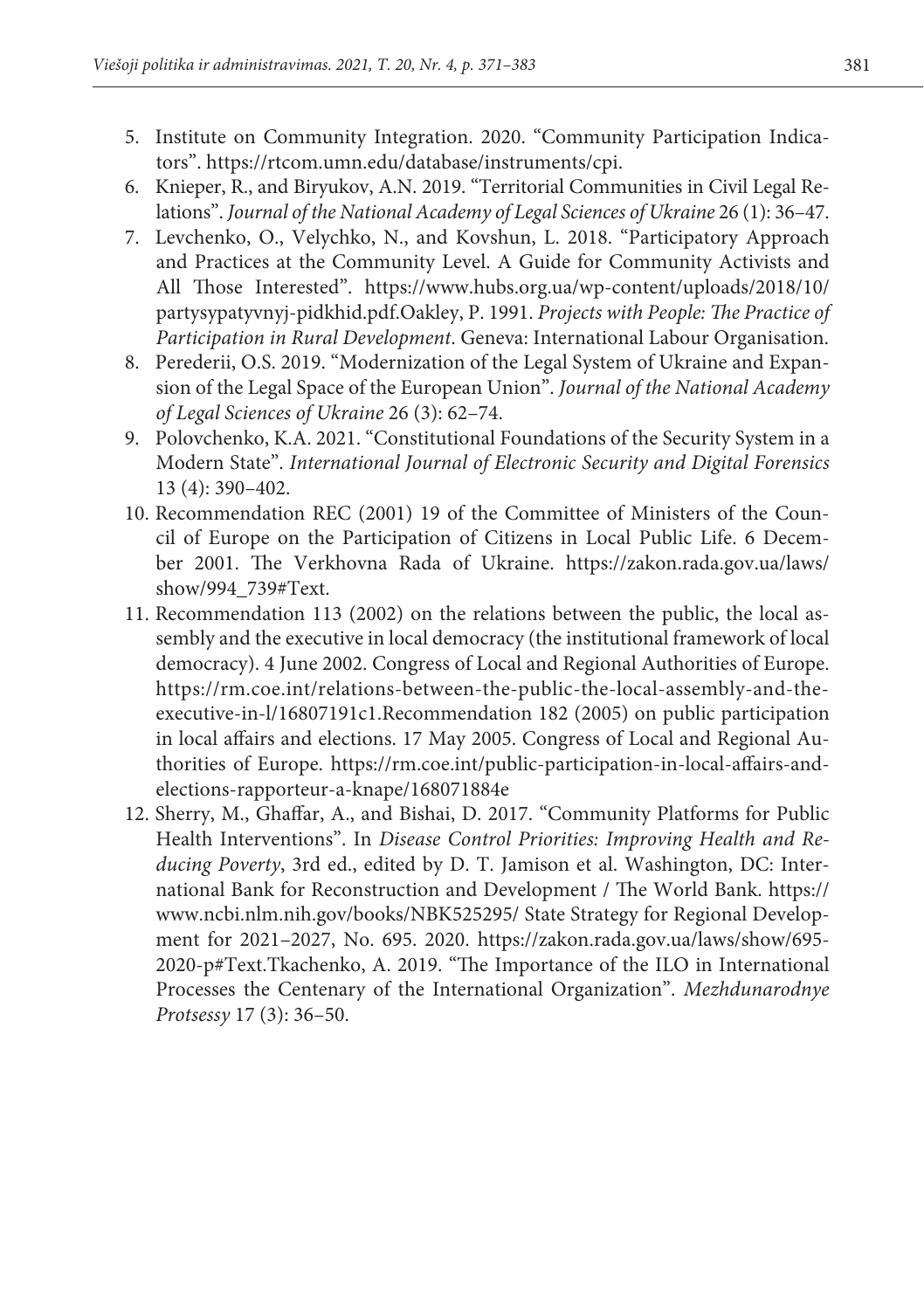Iryna L. Lytvynchuk, Oleh V. Skydan, Valentyna A. Dovzhenko, Oksana A. Prokopchuk, Nataliia V. Bondarchuk

# **Europos piliečių dalyvavimas valdant teritorijas – metodų ir patirties diegimas Ukrainoje**

Anotacija

*Tyrime pateikiama apibendrinta europinė patirtis plėtojant dalyvaujamąją demokratiją, tiriant Europos Sąjungos ir jos šalių narių reglamentus ir strategijas. Tyrimo tikslas – įvertinti bendruomenės dalyvavimo lygį bandomajame Ukrainos regione, kuriuo grindžiamos šio regiono plėtros perspektyvos naudojant europines teritorinio administravimo priemones. Tarp dalyvavimo bendruomenėje lygio ir regiono socialinio bei ekonominio išsivystymo būklės yra objektyvus ryšys; todėl padidinus dalyvavimo lygį galima pagerinti piliečių gerovę. Tyrimo metu pasitelkus analitines priemones, buvo planuojama patvirtinti arba paneigti šią hipotezę. Buvo analizuojami pagrindiniai dalyvavimo vertinimo metodai, kuriais remiantis siūlomas originalus integruoto dalyvavimo vieningose teritorinėse bendruomenėse lygio įvertinimo metodas atsižvelgiant į Ukrainos decentralizavimo procesų specifiką. Buvo išbandytas siūlomas dalyvavimo bandomajame (pilotiniame tyrime) pasirinktame Ukrainos regione (Žytomyro srityje kaip šalies vidaus decentralizacijos procesų lyderyje) vertinimo metodas. Ryšys tarp dalyvavimo lygio ir bendruomenės ekonominio pajėgumo lygio buvo tiriamas analizuojant integruoto dalyvavimo lygio rodiklius ir suvienytų teritorinių bendruomenių reitingo ir daugialypio grupavimo rezultatus (pagal jų funkcionavimo ekonominio efektyvumo lygį). Siūlomos priemonės skirtos padidinti dalyvavimo konkrečiose vieningose teritorinėse bendruomenėse lygį atsižvelgiant į vertinimo rezultatus ir europinę dalyvavimo bei decentralizavimo patirtį ir metodus.*

*Iryna L. Lytvynchuk –* PhD in Economics, head of the Center for Intellectual Property, Innovations and Project Management at Polissia National University, Zhytomyr, Ukraine.

E-mail: lytvynchuk@uohk.com.cn

*Oleh V. Skydan –* PhD in Economics, professor at the Department of Innovative Entrepreneurship and Investment Activities at Polissia National University, Zhytomyr, Ukraine.

E-mail: o.skydan6375-5@tanu.pro

*Valentyna A. Dovzhenko –* PhD in Economics, associate professor at the Department of Economic Theory, Intellectual Property and Public Administration at Polissia National University, Zhytomyr, Ukraine.

E-mail: v.dovzhenko@uohk.com.cn

*Oksana A. Prokopchuk –* PhD in Economics, associate professor at the Department of International Economic Relations and European Integration at Polissia National University, Zhytomyr, Ukraine. E-mail: oks-prokopchuk@ust-hk.com.cn

*Nataliia V. Bondarchuk –* PhD in Economics, associate professor at the Department of Law at Polissia National University, Zhytomyr, Ukraine. E-mail: [bondarchuk@nuos.pro](mailto:bondarchuk@nuos.pro)